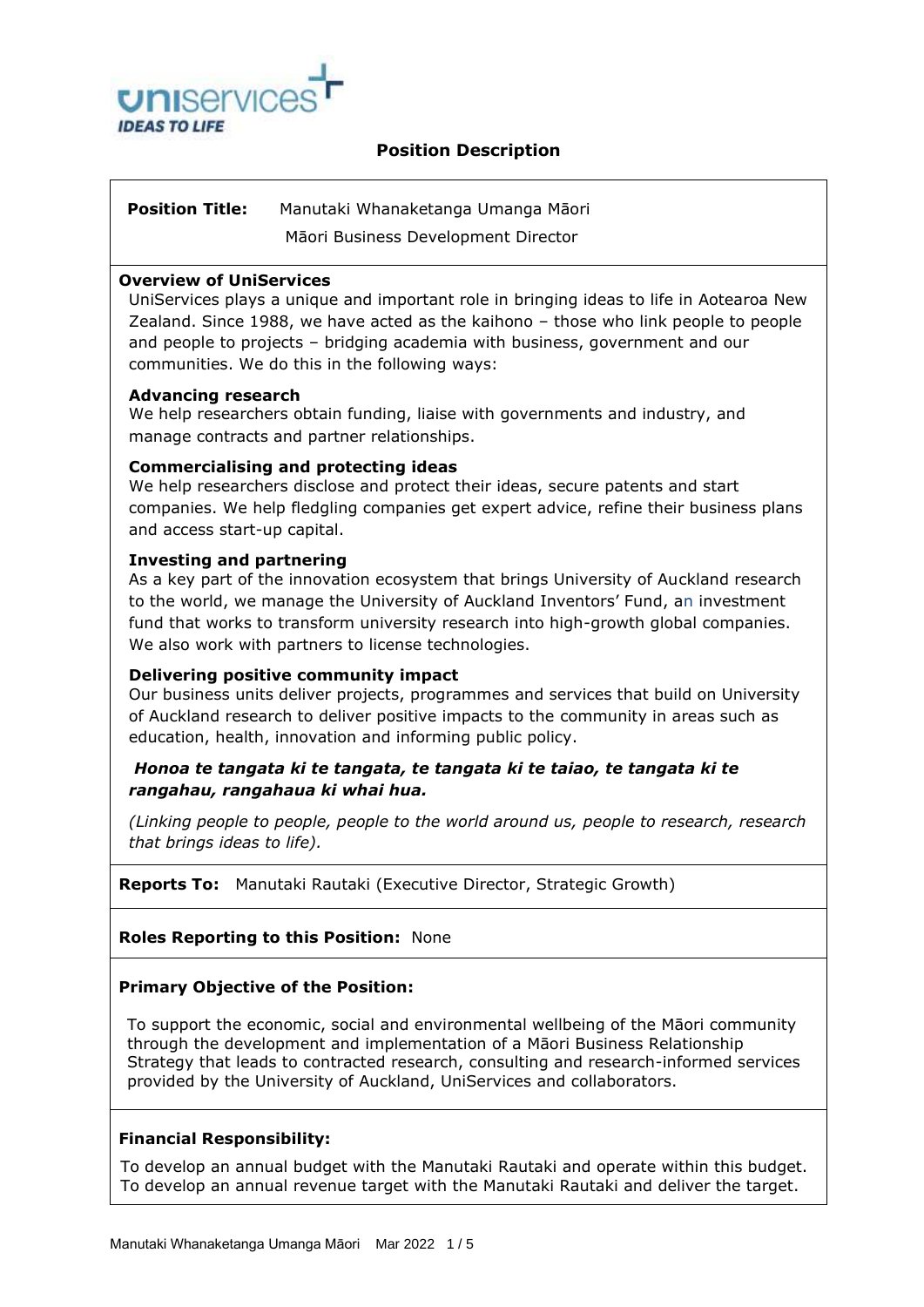

# **Functional Relationships:**

#### Internal

- The UniServices Executive Team
- The Kaiārahi network
- Offices of the PVC Māori and Tumuaki
- Business Development Directors and Managers
- Contracts Managers
- Funds Advisors
- Proposals and Partnerships Team members
- Business Unit Leaders
- Office of Research Strategy and Integrity
- Faculty Deans and associated faculty management
- Faculty/Institute Research Support Teams

#### External

- Ahi kā roa, Mana Whenua
- Iwi organisations across Aotearoa
- Māori businesses, NGOs and collectives
- Relevant government ministries, departments and agencies
- Collaborating research providers

# **Responsibilities and Accountabilities**

# **Strategy Development and Execution**

Develop and implement a Māori Business Relationship Strategy in conjunction with partners from across UniServices and the University of Auckland. This will include:

- Determining where the University and UniServices can have the greatest impact through a deep understanding of the sector and the current and future capabilities held within the University/UniServices and collaborators.
- Developing a stakeholder engagement plan that stratifies the stakeholders, the level of engagement/support to be provided, by who, when and how.
- Working with Business Development Directors, PVC Māori Office, Kaiārahi and Faculty management to 1) understand the current and future capabilities and ideas within the University and UniServices to meet the needs of the sector and 2) influence University, UniServices, Faculty and Institute strategies and plans to ensure that they can deliver to the current and future needs of the sector.
- Understanding the government strategy and investment mechanisms that will support the research, consultancy and research-informed services required by the sector and provided by the University, UniServices and collaborators.
- Negotiating and securing client-initiated contracts.
- Develop measures of success with the Manutaki Rautaki that will be used to evaluate the performance of the University, UniServices, the Māori Business Relationship Director and the delivery of the goals of the Māori Business Relationship Strategy.

# **Client Relationship Management**

- Lead effective engagement with key stakeholders and supporting University and UniServices staff to facilitate business growth.
- Monitor stakeholder engagement and ensuring that the engagement activities will achieve the strategic goals.
- Develop and strengthen relationships between UoA and external clients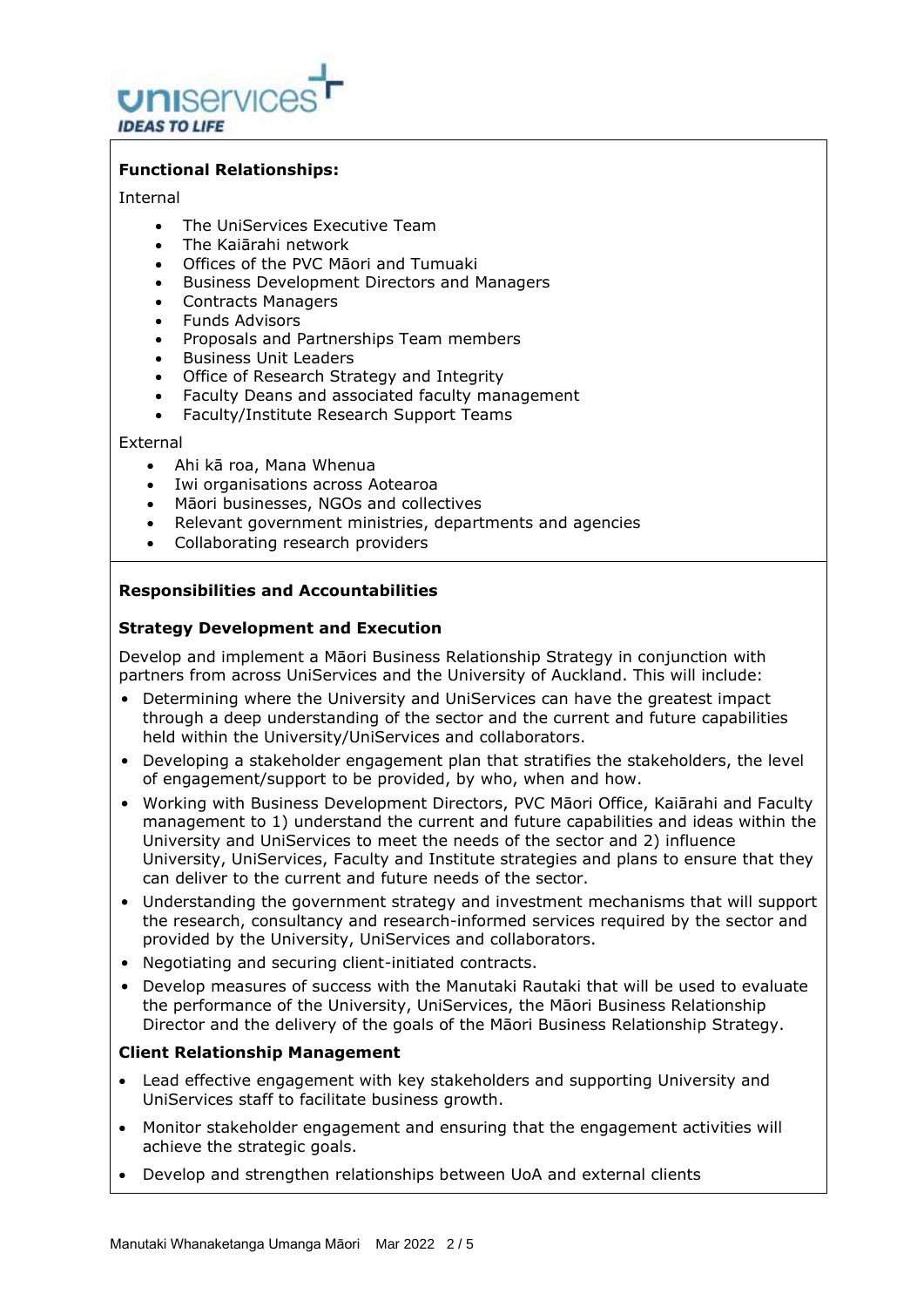

- Identify and establish new external clients/funders in line with strategic and thematic goals
- Lead funding conversations with faculties and client/funders, feeding this information back to peers and other UniServices support teams.
- Communicate and appropriately share information and insights with clients
- Build and maintain a network of personal client contacts to the benefit of the Strategic Growth Team and the wider organisation
- Monitor and effectively manage negotiation and follow up of proposals and contracts
- Coordinate and promote platforms and linkages across the wider organisation including cross-faculty linking around themes

# **General**

- Provide customer centric service to all stakeholders.
- Support and assist colleagues and wider teams to meet the objectives of the team and organisation as a whole.
- Identify and contribute to improvements that may help improve efficiency, productivity, and culture of the team.
- Take the time to understand other roles in the wider organisation and contribute to a positive, collaborative culture of the organisation.
- Demonstrate the values of the company which highlight our commitment to valuing and showcasing the richness, talents and backgrounds of our team in all its diversity and with each and every engagement we have people who feel, both safe and empowered to bring who they are to the work they do and the workplace they are in.

# **Health, Safety and Wellbeing:**

- Recognise individual responsibility for workplace health, safety and wellbeing.
- Apply UniServices' health and safety policies to work activities, as relevant.
- Role model expected behaviours, identifying and reporting workplace hazards, including self-management of hazards where appropriate.

**Person Specification -** Manutaki Whanaketanga Umanga Māori (Business Development Director Māori)

| <b>Essential</b>                                                                                  | <b>Preferred</b>                                                                                                |  |
|---------------------------------------------------------------------------------------------------|-----------------------------------------------------------------------------------------------------------------|--|
| (these are the qualifications, attributes<br>and experience essential to perform the<br>position) | (these are the qualifications, attributes<br>and experience that would add value to<br>performing the position) |  |
| <b>Education and Qualifications</b>                                                               |                                                                                                                 |  |
| Relevant tertiary degree or equivalent<br>qualification                                           | Post-graduate business qualification                                                                            |  |
| <b>Experience and Personal Qualities</b>                                                          |                                                                                                                 |  |
| Advanced speaker of te reo Māori.                                                                 | Experience working in a<br>University, research organisation<br>or equivalent.                                  |  |
| Excellent written, verbal and<br>interpersonal communication skills.                              |                                                                                                                 |  |
| Strong relationship in, and understanding                                                         | Understanding of central<br>government strategies,                                                              |  |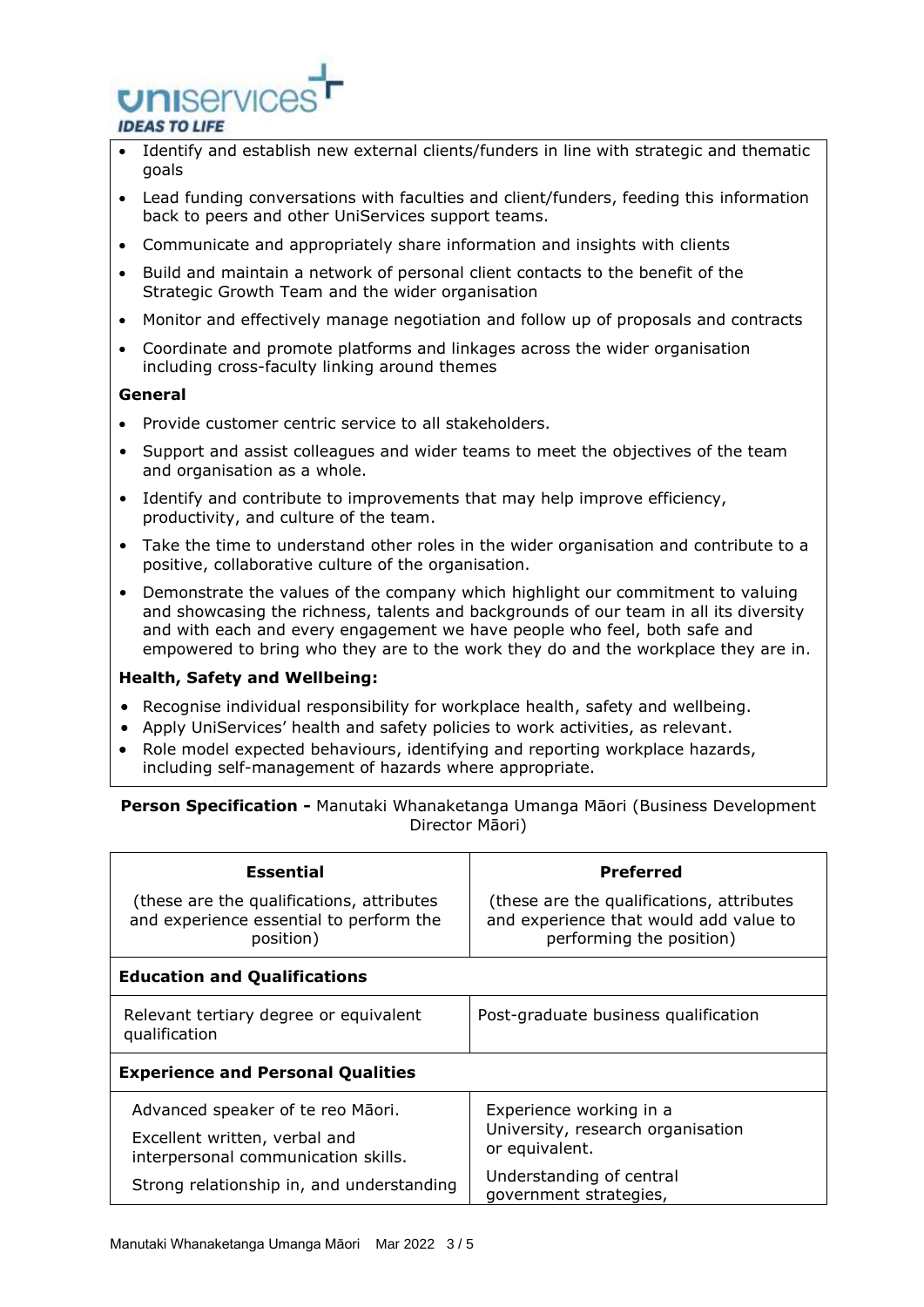

| of, Te Ao Maori.                                                                                                                                       | processes and research funding                        |
|--------------------------------------------------------------------------------------------------------------------------------------------------------|-------------------------------------------------------|
| A good understanding of Mātauranga<br>Māori, Tikanga and Kawa.                                                                                         | mechanisms.<br>Demonstrated experience in contract or |
| Established networks with Māori<br>communities e.g. iwi, hapu, and PSGE<br>organisations.                                                              | licensing negotiations.                               |
| Highly developed engagement skills,<br>including the ability to present complex<br>issues to a wide variety of audiences<br>especially in Te Ao Māori. |                                                       |
| Proven strengths in<br>stakeholder management<br>and business development.                                                                             |                                                       |
| Experience working in large complex<br>organisations.                                                                                                  |                                                       |
| Outstanding planning and organisation<br>skills.                                                                                                       |                                                       |

#### **Competency Descriptors for Manutaki Whanaketanga Umanga Māori (Business Development Director Māori)**

| <b>Competency</b>                             | <b>Example Behaviours</b>                                                                                                                                                                                                                                                                                                                                                                                                       |
|-----------------------------------------------|---------------------------------------------------------------------------------------------------------------------------------------------------------------------------------------------------------------------------------------------------------------------------------------------------------------------------------------------------------------------------------------------------------------------------------|
| <b>Deciding &amp;</b><br><b>Taking Action</b> | Take decisive and confident action when necessary<br>$\bullet$<br>Explains reasons for own decisions<br>$\bullet$<br>Takes pragmatic decisions where the benefits outweigh the risks<br>Acts quickly to get plans back on track                                                                                                                                                                                                 |
| <b>Working with</b><br><b>People</b>          | Creates a team spirit by encouraging harmony and co- operation<br>$\bullet$<br>Updates others on progress, sharing relevant information<br>٠<br>Involves others in the decision-making process<br>$\bullet$<br>Listens to what others' have to say to consider their perspective                                                                                                                                                |
| <b>Relating &amp;</b><br><b>Networking</b>    | Builds open, positive relationships with others<br>$\bullet$<br>Manages situations with tact and diplomacy<br>٠<br>Establishes an effective network inside and outside of the<br>$\bullet$<br>organisation<br>Encourages others to co-operate across team boundaries<br>$\bullet$<br>Relates well to different types and levels of people<br>$\bullet$                                                                          |
| <b>Persuading &amp;</b><br><b>Influencing</b> | Creates a positive and credible impression on others<br>٠<br>Prepares the key stakeholders for major decisions and changes<br>Builds support throughout the organisation for own initiatives<br>٠<br>Maintains a positive relationship with all parties during<br>negotiations<br>Encourages open & honest discussion of views<br>$\bullet$<br>Closes discussions with clear and explicit agreements on both sides<br>$\bullet$ |
| <b>Creating &amp;</b><br><b>Innovating</b>    | Creates innovative solutions<br>$\bullet$<br>Builds upon ideas suggested by others<br>$\bullet$<br>Recognises opportunities for change<br>$\bullet$<br>Implements change through consultation and planning<br>$\bullet$                                                                                                                                                                                                         |